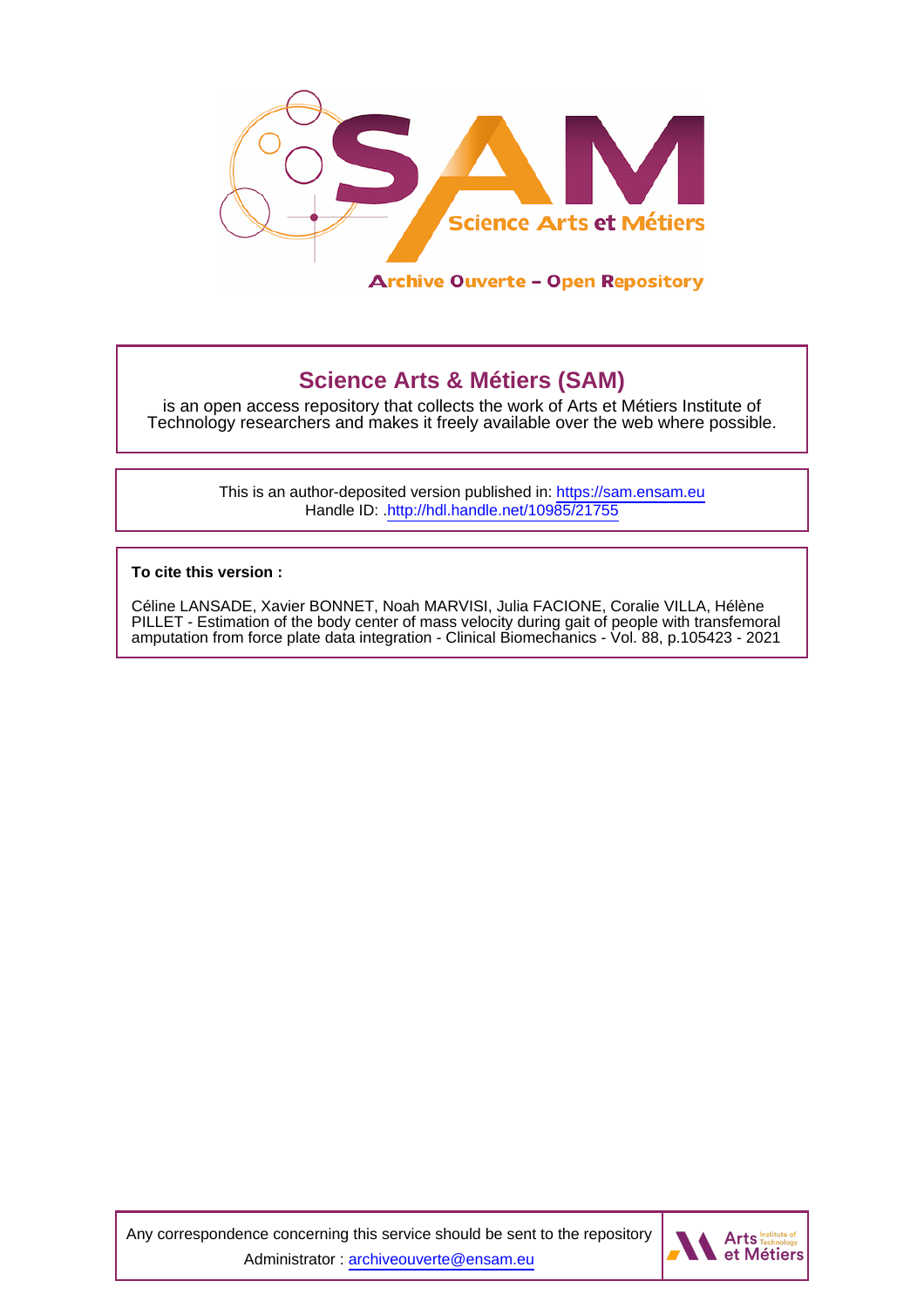## Short communication

# Estimation of the body center of mas[s velocity during gait of](https://www.elsevier.com/locate/clinbiomech) people with transfemoral amputation from force plate data integration

C. Lansade<sup>a</sup>, X. Bonnet <sup>b</sup>, N. Marvisi<sup>a, b</sup>, J. Facione <sup>d</sup>, C. Villa <sup>b, c</sup>, H. Pillet <sup>b, \*</sup>

<sup>a</sup> *Institut Robert Merle D'Aubign*´*e, Valenton, France* 

<sup>b</sup> Institut de Biomécanique Humaine Georges Charpak/Arts et Métiers, Paris, France

<sup>c</sup> *INI/CERAH, Cr*´*eteil, France* 

<sup>d</sup> *HIA Percy, Clamart, France* 

*Keywords:*  Locomotion Ground reaction forces Rehabilitation Biomechanics Body center of mass velocity

ABSTRACT

*Background:* Body Center Of Mass velocity assessment is a prerequisite for several applications in prosthetic control and rehabilitation monitoring. Force plate data integration is a promising alternative to full-body quantitative analysis of segmental kinematics to estimate the velocity. Still, it remains to be implemented and validated for people with transfemoral amputation.

*Methods:* Two methods were used (force plate based and pelvic markers based) for Body Center Of Mass velocity estimation in a clinical context. The two methods were comparatively assessed on overground walking data of eight people with transfemoral amputation in a laboratory equipped with a motion capture system and force plates compared to reference estimation derived from a full body segmental gait analysis. The 'Methods' agreement with the reference was quantified from the Bland and Altman procedure.

*Findings:* The estimation of Body Center Of Mass velocity from force plate data integration was considered acceptable in terms of limits of agreement. In addition, the hypotheses used to determine integration constants were evaluated and shown to be reasonable as far as the walking direction is well controlled.

*Interpretation:* Results demonstrate the possibility to use the force plate method to assess the Body Center Of Mass velocity of people with transfemoral amputation for straight walking on level ground. An estimation from the velocity of pelvic markers can also be a relevant alternative as soon as the walking velocity remains low. Further investigation will deal with the impact of the errors on the computation of derived parameters such as individual limb power.

#### **1. Introduction**

In the context of clinical follow-up, an alternative to full body gait analysis is monitoring the Body Center of Mass (BCOM) motion.[\(Dauriac](#page-4-0)  [et al., 2019](#page-4-0); [Hof et al., 2007; Tesio and Rota, 2019](#page-4-0)) More precisely, the BCOM kinematics has been used to estimate mechanical energy changes ([Tesio et al., 1998\)](#page-4-0) or work[\(Donelan et al., 2002a](#page-4-0)) or describe symmetry.([Gard et al., 1996\)](#page-4-0) Such determinants of gait revealed relevant from a clinical point of view as detailed in the work of Kuo and Donelan.([Kuo](#page-4-0)  [and Donelan, 2010\)](#page-4-0)

To obtain BCOM velocity, the criterion standard (referred hereafter as the SEG method) differentiates the BCOM position provided by the combination of the Body Segment Inertial Parameters (BSIP) with the kinematics of the individual segments.([Pavei et al., 2017](#page-4-0)) However, this method relies on a full-body marker set for segmental kinematics assessment. In addition, it necessitates an expensive 3D motion capture camera system, which is time consuming and requires expertise inconsistent with actual clinical practice.

To overcome these limits, a method, also based on 3D motion capture, approximates the BCOM from a limited number of markers placed on the pelvis.[\(Whittle, 1997\)](#page-4-0) This method (referred as MARK method), simplifies the acquisition by reducing the needed number of markers but implies the major assumption that BCOM does not move significantly relative to the pelvis.

Conversely, BCOM velocity can also be obtained from BCOM acceleration integration, knowing that this acceleration is directly proportional to the external force applied on the body, measured by force platforms[\(Adamczyk and Kuo, 2015;](#page-4-0) [Donelan et al., 2002b;](#page-4-0) [Whittle,](#page-4-0) 

<https://doi.org/10.1016/j.clinbiomech.2021.105423>

<sup>\*</sup> Corresponding author at: Institut Robert Merle d'Aubign´e, 2 Rue Emilion Michaut et Lucien Rabeux, 94460 Valenton, France. *E-mail addresses:* [c.lansade@irma-valenton.fr](mailto:c.lansade@irma-valenton.fr) (C. Lansade), [helene.pillet@ensam.eu](mailto:helene.pillet@ensam.eu) (H. Pillet).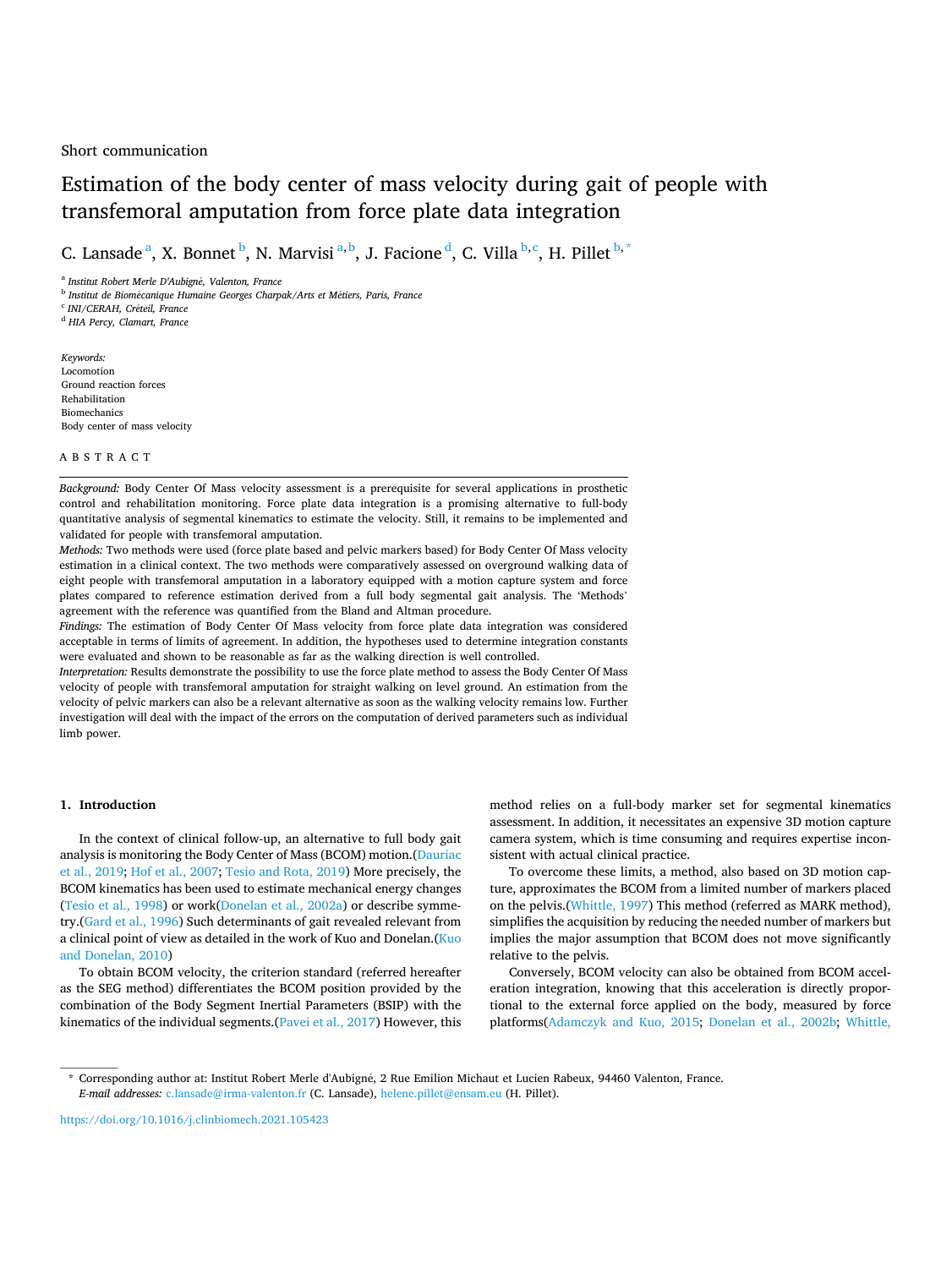[1997\)](#page-4-0) (FP method). The key issue is the determination of the constants of integration. Hypotheses have been formulated for non-amputee persons([Donelan et al., 2002b](#page-4-0)) and also used considering people with transtibial amputation([Houdijk et al., 2009](#page-4-0)) to determine these constants. However, the underlying consideration of symmetry of gait used to formulate these hypotheses is not valid anymore when considering people with transfemoral amputation due to the more pronounced stepto-step asymmetry..([Nolan et al., 2003](#page-4-0); [Prinsen et al., 2011](#page-4-0)) Consequently, there is a need to propose an adaptation of initial conditions and to test the method for this population.

In this context, this study aims to assess the validity of the forceplate (FP) method adapted for transfemoral prosthesis users by comparison to the criterion standard segmental (SEG) method.

## **2. Material and methods**

#### *2.1. Experimental measurements*

Eight volunteers with unilateral transfemoral amputation were recruited for the experiment (Table 1). They were free from musculoskeletal disorders on the intact side and were able to walk without walking aids. Volunteers were equipped with 59 passive reflective markers according to a protocol previously published.[\(Al-Abiad et al.,](#page-4-0)  [2020\)](#page-4-0) In particular, four markers were placed on the superior iliac spines of the pelvis (anterior and posterior). Biplanar X-Ray radiographs were acquired with the EOS system([Dubousset et al., 2010\)](#page-4-0) (CPP NX06036), from head to toes in a free standing position. Then, participants walked at their self-selected speed while measuring kinematics simultaneously with eight infrared cameras (VICON) at 100 Hz and ground reaction forces (GRF) with three force plates at 1000 Hz. The dimensions and positions of the force plates allow recording at least four consecutive foot-strikes on the platform. Markers position data were filtered with a 4th order Butterworth bidirectional filter with a cut-off frequency 5 Hz.

#### *2.2. Data analysis*

Motion analysis data has been post-processed using a custom-made program with Matlab software.

#### *2.2.1. BCOM velocity from segmental method (SEG)*

BSIP were computed from the body, including the residual limb shape contour reconstructed using EOS radiographs(Nérot et al., 2015) and segmented according to Dumas et al.[\(Dumas et al., 2007\)](#page-4-0) The mass of the socket was added to one of the residual limbs. Densities were taken from Dempster,[\(Dempster, 1955\)](#page-4-0) except for the thorax, where a modified density taken from[\(Amabile et al., 2016](#page-4-0)) was used. The prosthetic foot and knee "(prosthetic shank mass being neglected compared to the mass of the knee prosthetic component)" were considered as point masses located at their centre of mass.[\(Al-Abiad et al., 2020](#page-4-0))

Segmental kinematics allowed the computation of the 3D instantaneous BCOM position using the estimated BSIP. Finally, the BCOM velocity was obtained with a 4th order finite difference.

#### *2.2.2. BCOM velocity with pelvic 'markers' approximation (MARK)*

The BCOM position was approximated with the midpoint between the four posterior and anterior iliac spine markers([Whittle, 1997\)](#page-4-0) and differentiated with a 4th order finite difference to compute the velocity.

#### *2.2.3. BCOM velocity using force plates data (FP)*

The BCOM velocity was calculated from Eq. (1), where  $\vec{F}(t)$  is the summed GRF,  $\vec{g}$  is the gravitational acceleration and m the body mass:

$$
\overrightarrow{v_{BCOM}(t)} = \int \frac{\overrightarrow{F}(t) - m\overrightarrow{g}}{m} + \overrightarrow{K}
$$
 (1)

The velocity vector of the BCOM can be projected in the natural frame attached to the force plate that defined antero-posterior (along the direction of the gait), medio-lateral (perpendicular to the direction of the gait) and vertical axes.

The integration constant  $\vec{K}$  was computed for each prosthetic gait cycle from the following hypotheses[\(Donelan et al., 2002b\)](#page-4-0):

- average medio-lateral and vertical components of the BCOM velocity over a complete gait cycle were zero
- The average antero-posterior velocity component of the BCOM velocity was calculated using the antero-posterior velocity of the centre of pressure.The latter was obtained by dividing the distance covered by the centre of pressure by the duration separating the first and the third heel-strikes on the platform, detected when the vertical force exceeded 15 N.

#### *2.3. Comparison and validation*

For each participant and each trial, three components of the instantaneous velocity of BCOM were plotted as a function of the percentage of the gait cycles. The SEG method was considered as the criterion standard.

Bland and Altman's plots were used to evaluate the agreement between the FP and MARK methods by showing the differences between the two methods as a function of the average values of the velocity from both methods.[\(Bland and Altman, 1986](#page-4-0)) The data's regression fit has been plotted on the graph to investigate the dependency of the bias to the velocity's nominal value. According to,([Giavarina, 2015\)](#page-4-0) the average and standard deviation of the differences should be used to determine the agreement's bias and limitations.

# **3. Results**

A total of 27 successful trials were analysed. [Fig. 1](#page-3-0) shows the BCOM velocity obtained using the three methods on a typical trial.

The Bland and Altman plots show that the difference between FP and SEG methods is less than ±0.1 m/s for each component and does not depend on 'subjects' speed for any of the three components of BCOM velocity ([Fig. 2](#page-3-0) a to c). On the contrary, the differences between MARK and SEG increased with velocity, particularly on the vertical axis [\(Fig. 2](#page-3-0)  d to f).

**Table 1**  Anthropometric data for the 8 persons with transfemoral amputation.

| Subject        | Gender | Age | Body mass (kg) | Height (cm) | Body Mass Index | Amputation side | Amputation cause | Amputation delay (years) |
|----------------|--------|-----|----------------|-------------|-----------------|-----------------|------------------|--------------------------|
| S1             | M      | 29  | 73             | 183         | 21.8            | Left            | Traumatic        | 6                        |
| S2             | M      | 54  | 85             | 181         | 25.9            | Left            | Traumatic        |                          |
| S <sub>3</sub> | м      | 43  | 72             | 164         | 26.8            | Left            | Traumatic        |                          |
| S <sub>4</sub> |        | 49  | 53             | 165         | 19.5            | Right           | Traumatic        | 25                       |
| S <sub>5</sub> | M      | 44  | 47             | 168         | 16.7            | Left            | Traumatic        | 18                       |
| S6             |        | 26  | 65             | 165         | 23.9            | Left            | Traumatic        | 2.5                      |
| S7             | M      | 32  | 95             | 180         | 29.3            | Left            | Traumatic        |                          |
| S8             | M      | 40  | 95             | 183         | 28.3            | Left            | Traumatic        | 19                       |
|                |        |     |                |             |                 |                 |                  |                          |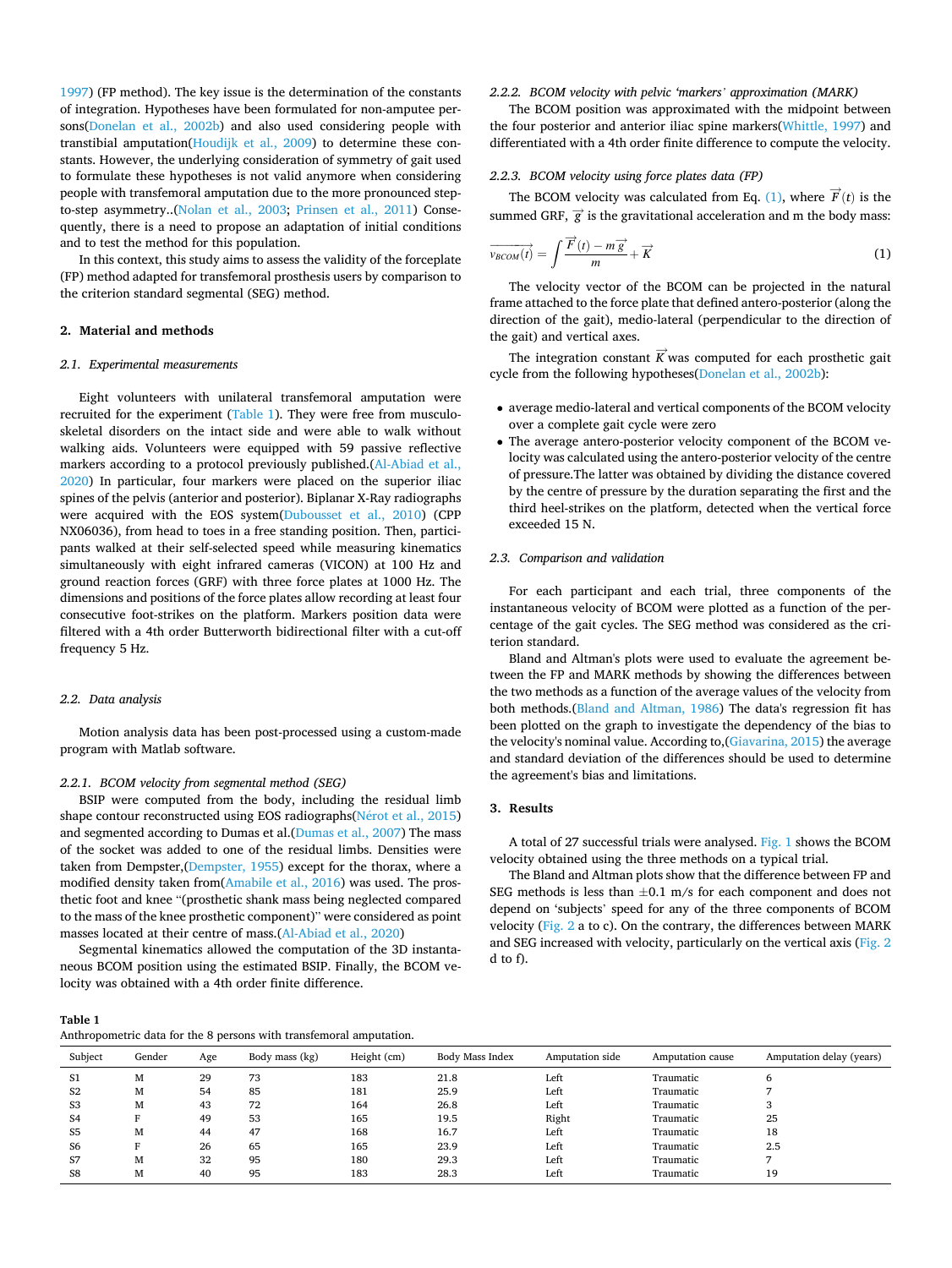<span id="page-3-0"></span>

**Fig. 1.** BCOM velocity (m/s) for a typical participant during a single trial as calculated with the three different methods and represented according to the prosthetic cycle. First row A/: FP (force plate) vs SEG (segmental); Second row B/: MARK (markers) vs SEG.



**Fig. 2.** Bland-Altman plots. Difference between tested (FP or MARK) and reference (SEG) instantaneous velocity at each instant and for all trials, versus the mean of the two methods. Solid bold line in the middle represents the regression line of the difference, solid thin lines are the 95% limits of agreement between methods. Subplots of the first row are FP vs SEG for the a/ anteroposterior b/ mediolateral c/ vertical components. Subplots of the second row are MARK vs SEG for the d/ anteroposterior e/ mediolateral f/ vertical components.

#### **4. Discussion**

This study's objective is to compare three methods (previously described in the literature) used to estimate the kinematics of the Body Center of Mass of people with a transfemoral amputation. Two methods (SEG and MARK) rely on motion capture from skin markers. They differentiate by the number of segments considered to estimate the position of the BCOM (only the pelvis for the MARK method and full-body segmental representation for the SEG method). The third method is a markerless force plate-based method (FP). The choice of the SEG method as the criterion standard has been motivated by previous studies on ablebodied population([Gard et al., 2004](#page-4-0); [Gutierrez-Farewik et al., 2006](#page-4-0); [Pavei et al., 2017](#page-4-0))… Moreover, the SEG method presents the advantage of direct computation of the position of the centre of mass in the motion analysis reference frame that makes the results insensitive to the direction of the gait in the motion analysis environment.

When compared to the SEG method, the performance of the markerless FP method could be assessed. According to the prosthetic gait cycle, the pattern of the velocity evolution obtained from both methods was consistent (Fig. 1 A). MARK method shows more deviation from the criterion method (Fig. 1 B). In addition, the difference between both methods does not exceed 7.3% of the velocity range on the medio-lateral